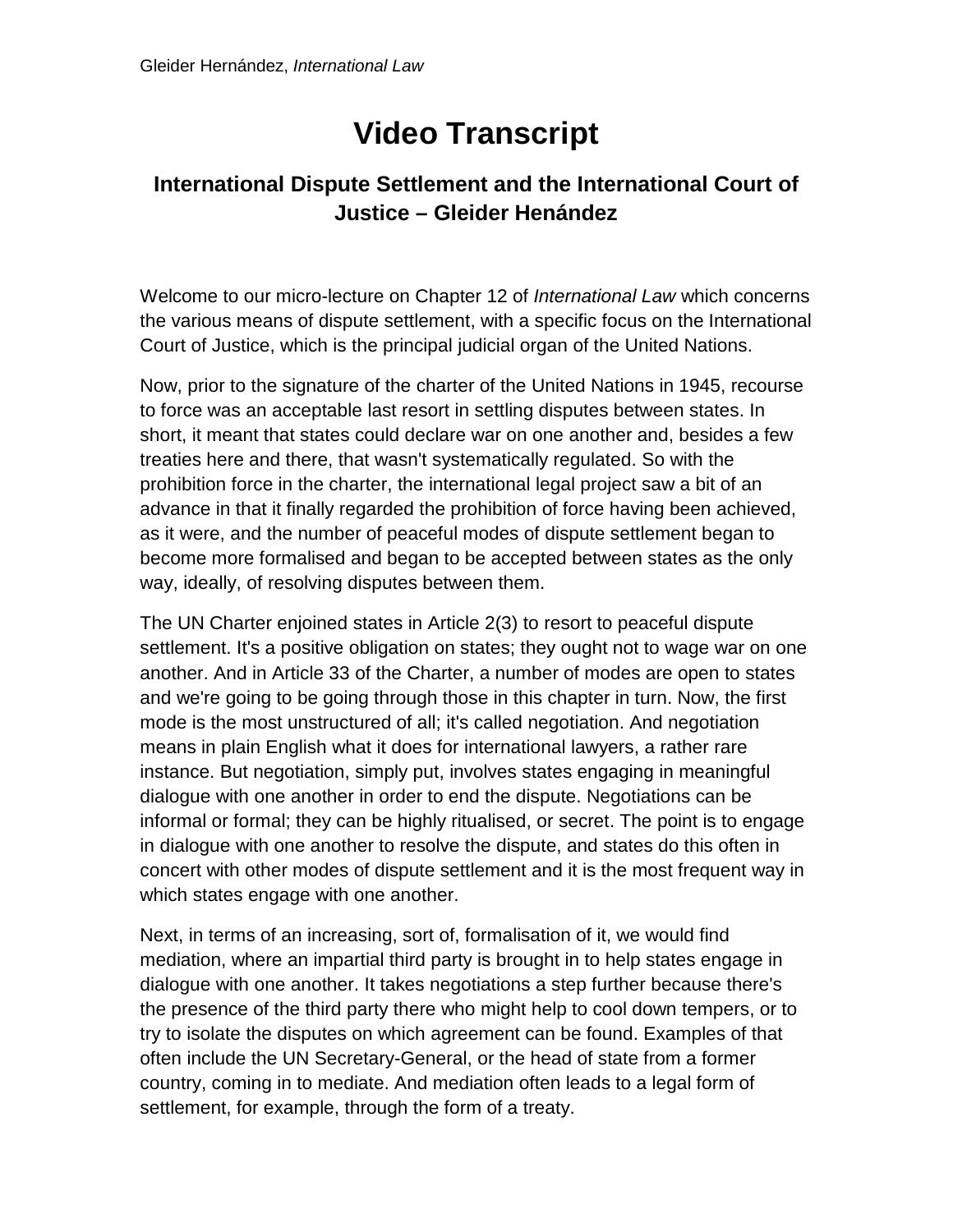Next we have something called 'inquiry'. And this is most useful in situations where the facts are the major dispute between states. So what is done is very often there's something called a 'commission of inquiry', through which a mechanism of finding facts impartially is agreed, and states agree that finding a fact will bind them, or form the basis for future negotiations. And in many cases, these commissions of inquiry have been indispensable to resolving a dispute and have created the foundations for peace to be built between states without recourse to war.

And finally, we start moving more and more to legal modes of inquiry through a process of conciliation. Where conciliators take a far more active role than mediators, they do much more than just establish dialogue, they seek to establish possible—and propose—solutions. That although they don't bind the parties, they may very much form the structure for the solution to any dispute. So a conciliator can correspond and liaise with each party on their own, can try to get them to the table on certain things, can set the agenda. And the conciliation commissions, although not used as much as they used to be, remain very much part of the web of options, or the menu of options, available to states facing disputes.

We then move into the more legal forms of settlement, and the reason we call them "more legal" is because they are more specifically formalised and their outcomes are binding. The first is arbitration. Arbitration is a mode of dispute settlement through which states decide that they will agree with the decision of the arbitrator and they will implement that decision as binding. Now, states control an arbitral process; they can set the procedure; they can set the composition of the arbitral tribunal; they can set the applicable law, et cetera, et cetera. But once the award is issued, they are bound. And arbitration has a very long pedigree within international law. It's been used for centuries, and it's even had a renaissance in recent decades, where it's been used increasingly by states as a more flexible, supple method of dispute settlement than adjudication because of the control of parties.

And that brings me to adjudication, which means what it does in plain English, adjudication is resort to a court that applies settled rules of law that exists independently of a dispute, whereas an arbitral tribunal will come into existence and be disbanded at the moment that a dispute is resolved. An international court may be may be sitting there for decades with periodic elections to its bench. And the prime example of that is the International Court of Justice, which is the principal judicial organ of the UN. We'll explore the court in more depth in the actual textbook, but suffice to say, the court exercises two functions: one is